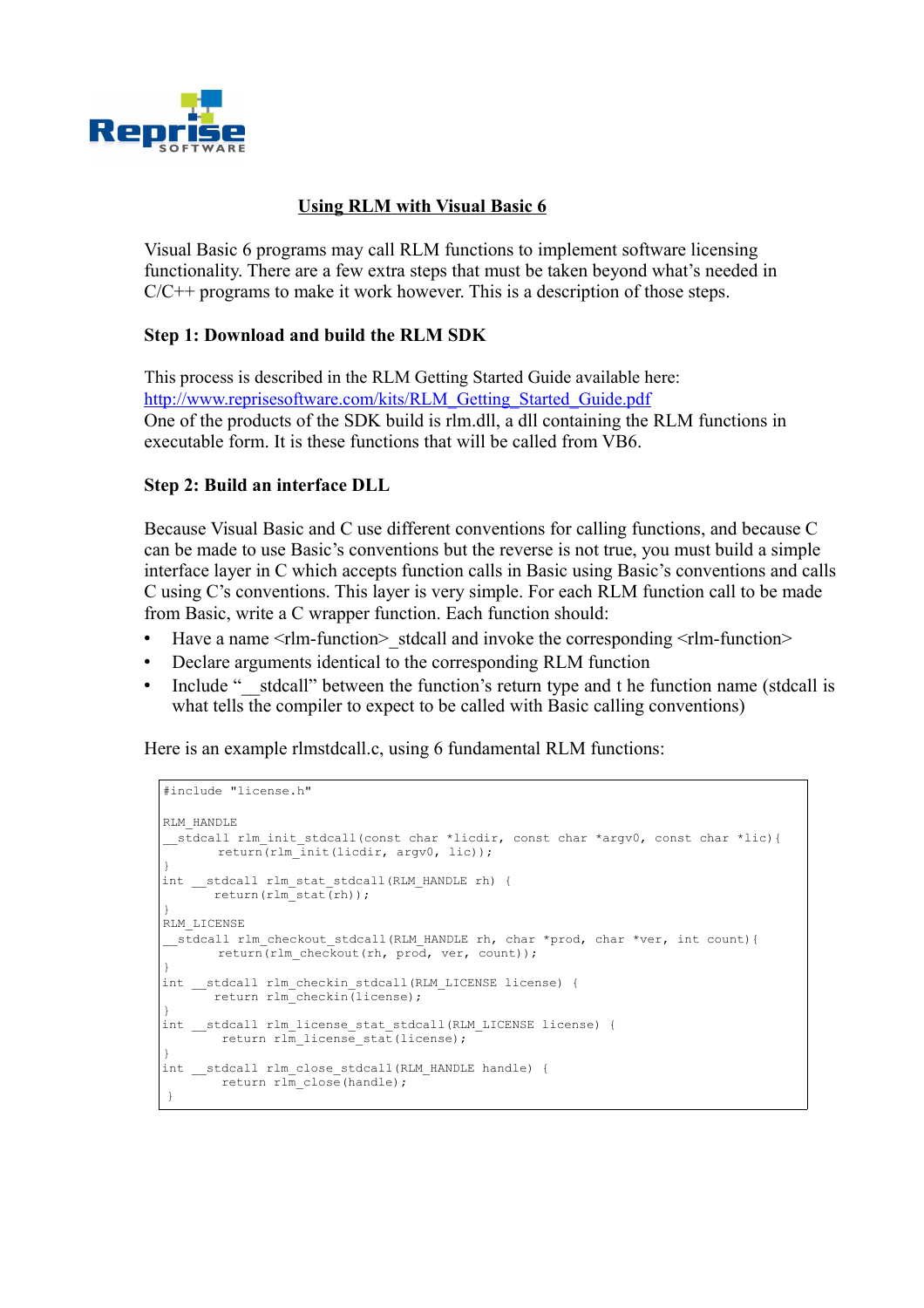An exports definition file must also be created, naming each wrapper function. Here is an example rlmstdcall.def, exporting the 6 wrapper functions from the example above:

EXPORTS rlm\_init\_stdcall rlm\_stat\_stdcall rlm\_checkout\_stdcall rlm\_checkin\_stdcall rlm\_license\_stat\_stdcall rlm\_close\_stdcall

With the C source file rlmstdcall.c and the exports file rlmstdcall.def in place, the dll rlmstdcall.dll is built as follows (this assumes that the c file and the def file are in the x86\_w1 directory on the RLM SDK):

```
$ cl /c /MD /I..\src /Forlmstdcall.obj rlmstdcall.c
$ link /nologo /dll /out:rlmstdcall.dll /def:rlmstdcall.def
rlmstdcall.obj rlm.lib
```
#### **Step 3: Create Basic function declarations for the RLM functions to be called**

For each RLM function to be called from Basic, write a Basic function declaration for it. The declaration specifies the data type of each argument and how to pass it, and the function's return type. Arguments should be passed by value, using the "ByVal" specifier. C and Basic types used by RLM are as follows:

| C type                                       | <b>Basic Type</b> |
|----------------------------------------------|-------------------|
| int                                          | long              |
| $char *$                                     | String            |
| Any handle (RLM HANDLE,<br>RLM LICENSE, etc) | long              |

Here is an example of the Basic function declarations of the 6 RLM functions used in previous examples:

```
Private Declare Function rlm_init_stdcall Lib 
"c:\temp\7.0BL4\x86_w1\rlmstdcall.dll" (ByVal path As String, ByVal appPath As 
String, ByVal license As String) As Long
Private Declare Function rlm_stat_stdcall Lib 
"c:\temp\7.0BL4\x86_w1\rlmstdcall.dll" (ByVal handle As Long) As Long
Private Declare Function rlm_checkout_stdcall Lib 
"c:\temp\7.0BL4\x86_w1\rlmstdcall.dll" (ByVal handle As Long, ByVal product As 
String, ByVal version As String, ByVal count As Long) As Long
Private Declare Function rlm_checkin_stdcall Lib 
"c:\temp\7.0BL4\x86_w1\rlmstdcall.dll" (ByVal license As Long) As Long
Private Declare Function rlm_license_stat_stdcall Lib 
"c:\temp\7.0BL4\x86_w1\rlmstdcall.dll" (ByVal license As Long) As Long
Private Declare Function rlm_closet_stdcall Lib 
"c:\temp\7.0BL4\x86_w1\rlmstdcall.dll" (ByVal handle As Long) As Long
```